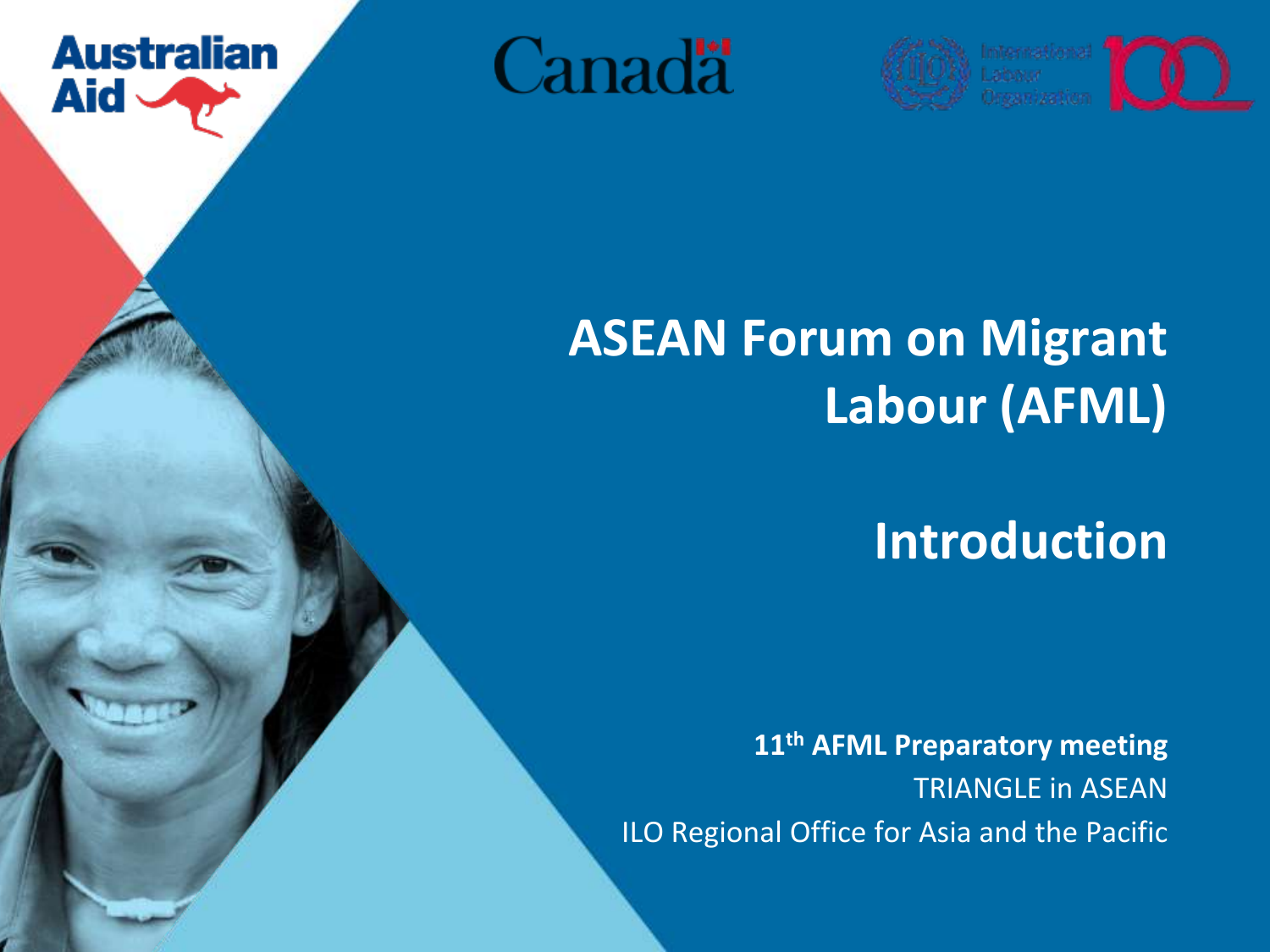### **Overview**



- 1. Introduction to ASEAN Forum on Migrant Labour (AFML)
- 2. AFML themes
	- Past AFML themes
	- Theme of 11<sup>th</sup> AFML "Digitalisation to Promote Decent Work for Migrant Workers in ASEAN"
- 3. AFML recommendations and their follow-up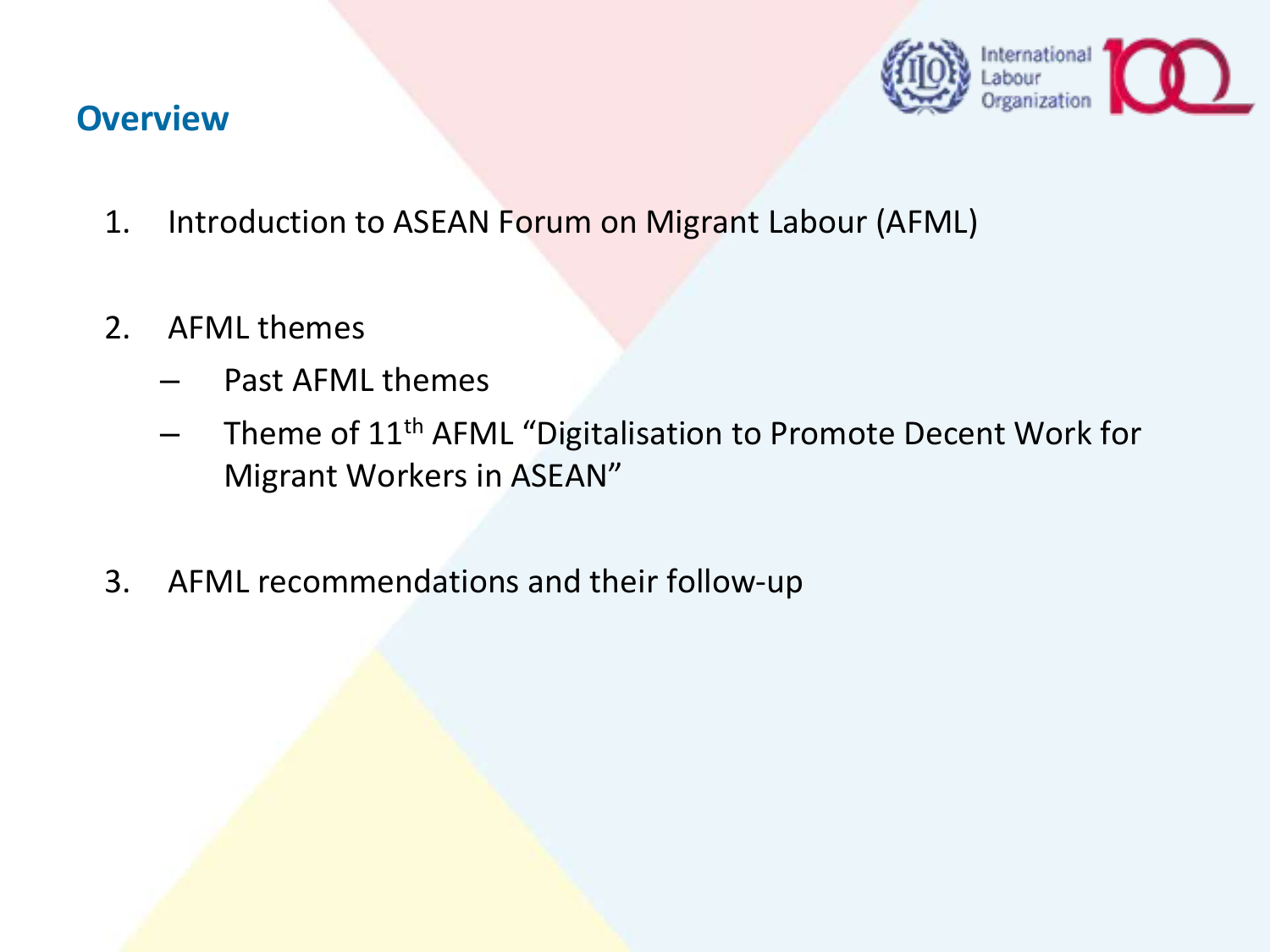

# **1. Introduction to ASEAN Forum on Migrant Labour (AFML)**

- The ASEAN Forum on Migrant Labour is an **regional platform** that gathers annually since 2008 to **discuss, share experiences, and build consensus** on the protection of migrant workers issues.
- It is carried out in a **tripartite nature** with additional involvement of **civil society organizations (CSO).** Each year, the AFML process involves:
	- National preparatory meetings;
	- Preparatory meetings of employers' organizations, workers' organizations and CSOs, and post-AFML meetings; and
	- Regional AFML meeting hosted by the ASEAN Chair.
- AFML adopts **recommendations** to advance the implementation of the 2007 **ASEAN Declaration on the Protection and Promotion of the Rights of Migrant Workers** (Cebu Declaration).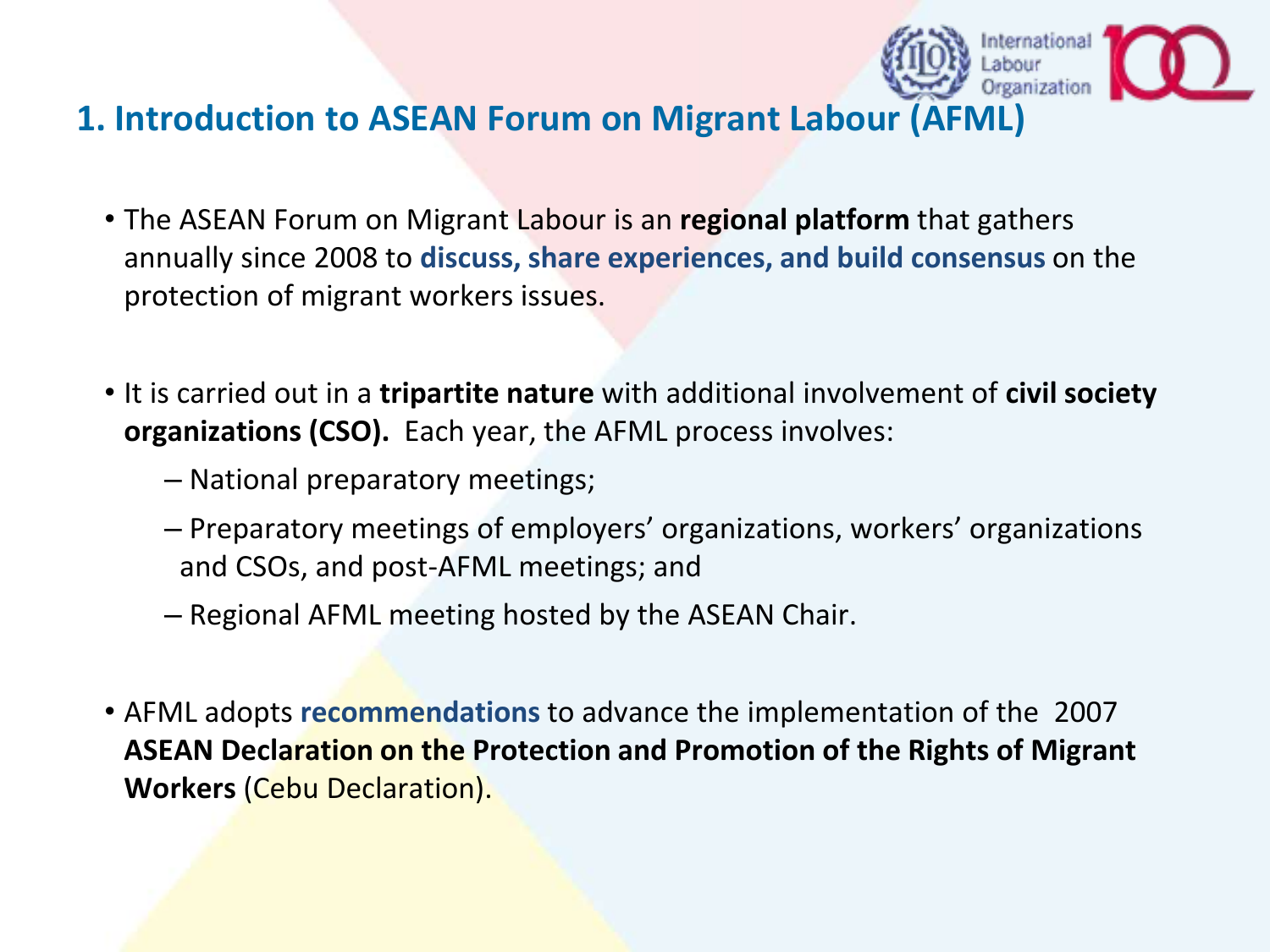

# **1. Institutional set-up of the AFML**

- Since 2009, the AFML is institutionalized as a regular activity under the **ASEAN Committee on Migrant Workers (ACMW)** Work Plan.
- The ACMW was established in 2007 to be responsible for the implementation of the Cebu Declaration.
- ACMW falls under the **ASEAN Socio-Cultural Pillar**, and reports to the Senior Labour Ministers Meeting (SLOM).
- The AFML is hosted each year by the ASEAN Member State that holds the Chair of the ASEAN and the ACMW that year.
- AFML process is supported by the Governments of Canada and Australia through ILO's **TRIANGLE in ASEAN programme**, and by IOM and UN Women.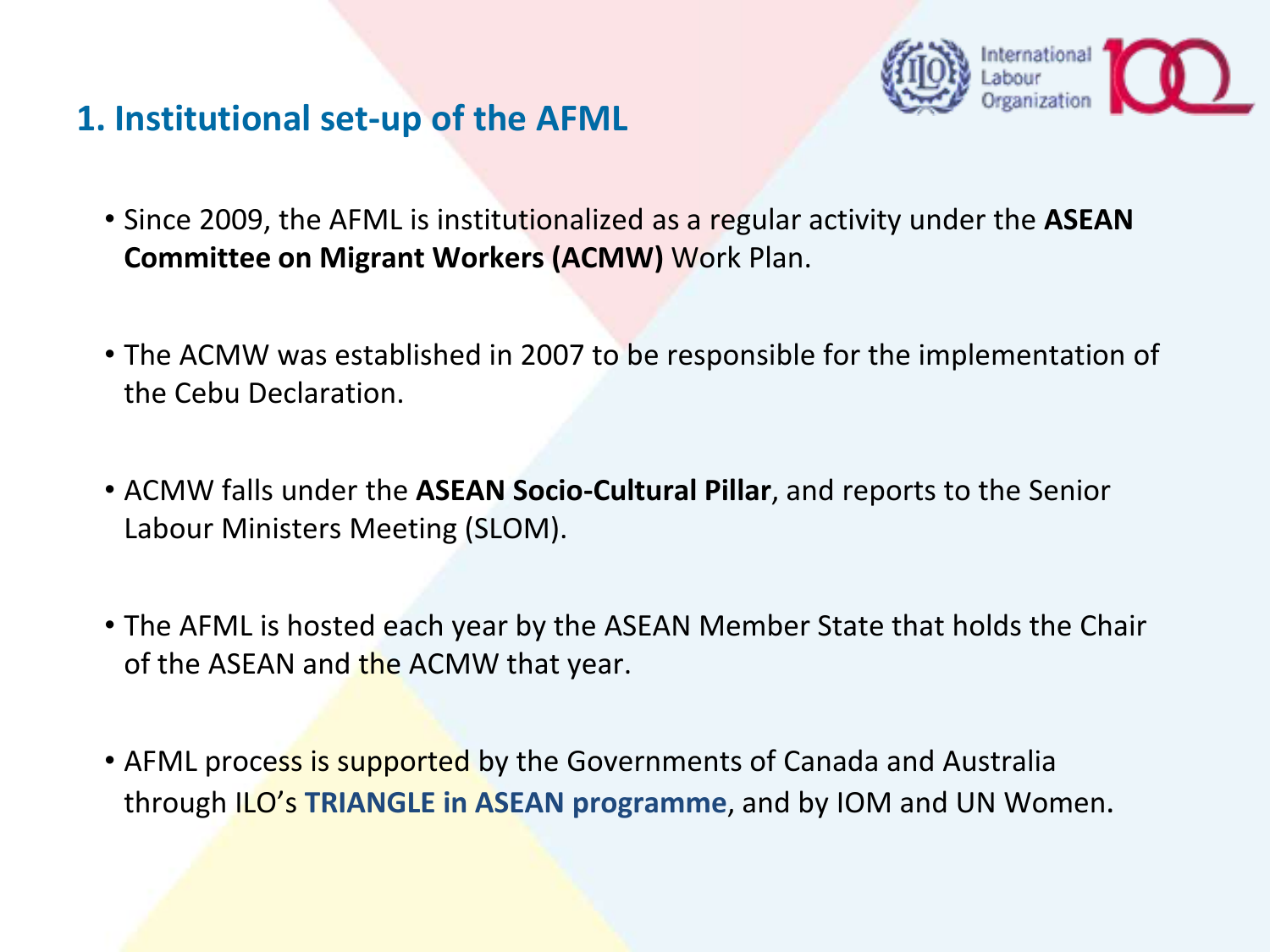

## **2. AFML Themes: 10th AFML 2017**

- Each AFML carries a **theme** and **sub-themes**, selected from the obligations outlined in the Cebu Declaration, or other topics of mutual interest.
- Last year, theme of the 10<sup>th</sup> AFML hosted by the Government of Philippines was "**Towards Achieving Decent Work for Domestic Workers in ASEAN**".

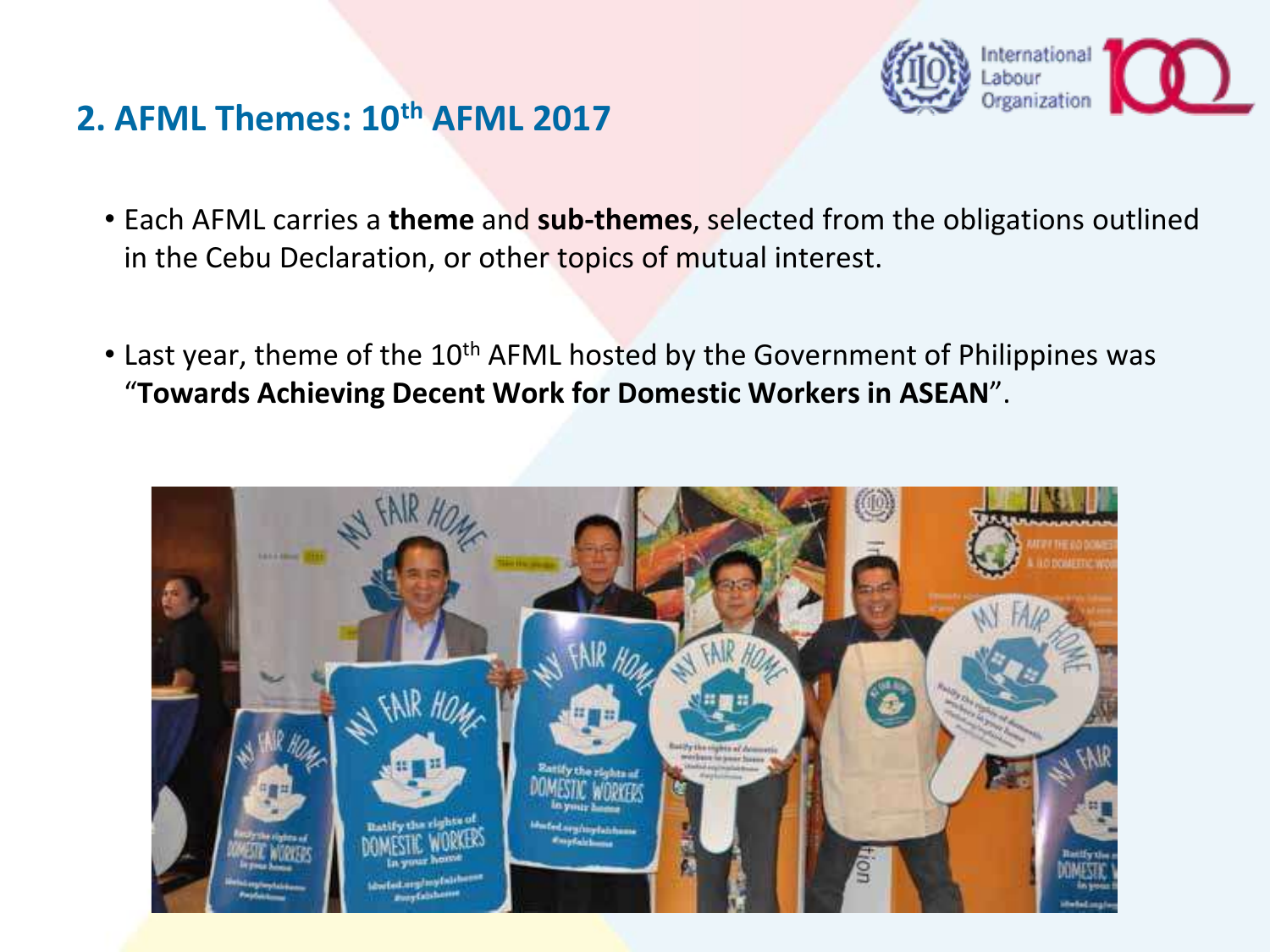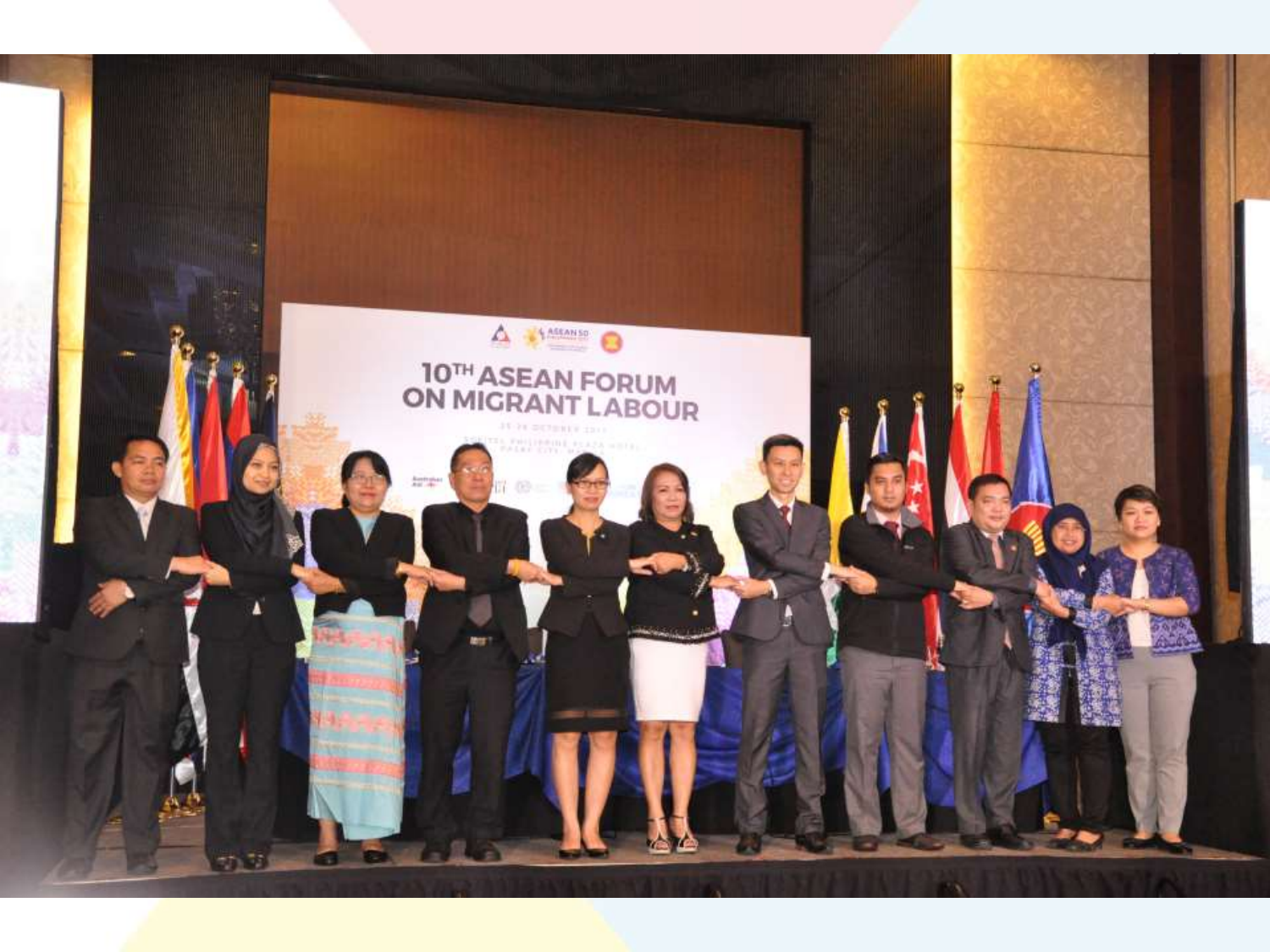

## **2. AFML Themes: 11th AFML 2018**

- This year, the 11<sup>th</sup> AFML will be hosted by the Government of Singapore on 29-30 October 2018.
- Theme of the 11th AFML is "**Digitalisation to Promote Decent Work for Migrant Workers in ASEAN**".
- Sub-themes are:
	- –**Digitalisation of migrant labour management**, and
	- –**Digital services to migrant workers.**
- This year's theme aligns with Singapore's overall 2018 ASEAN Chairmanship theme of "**Resilience and Innovation**".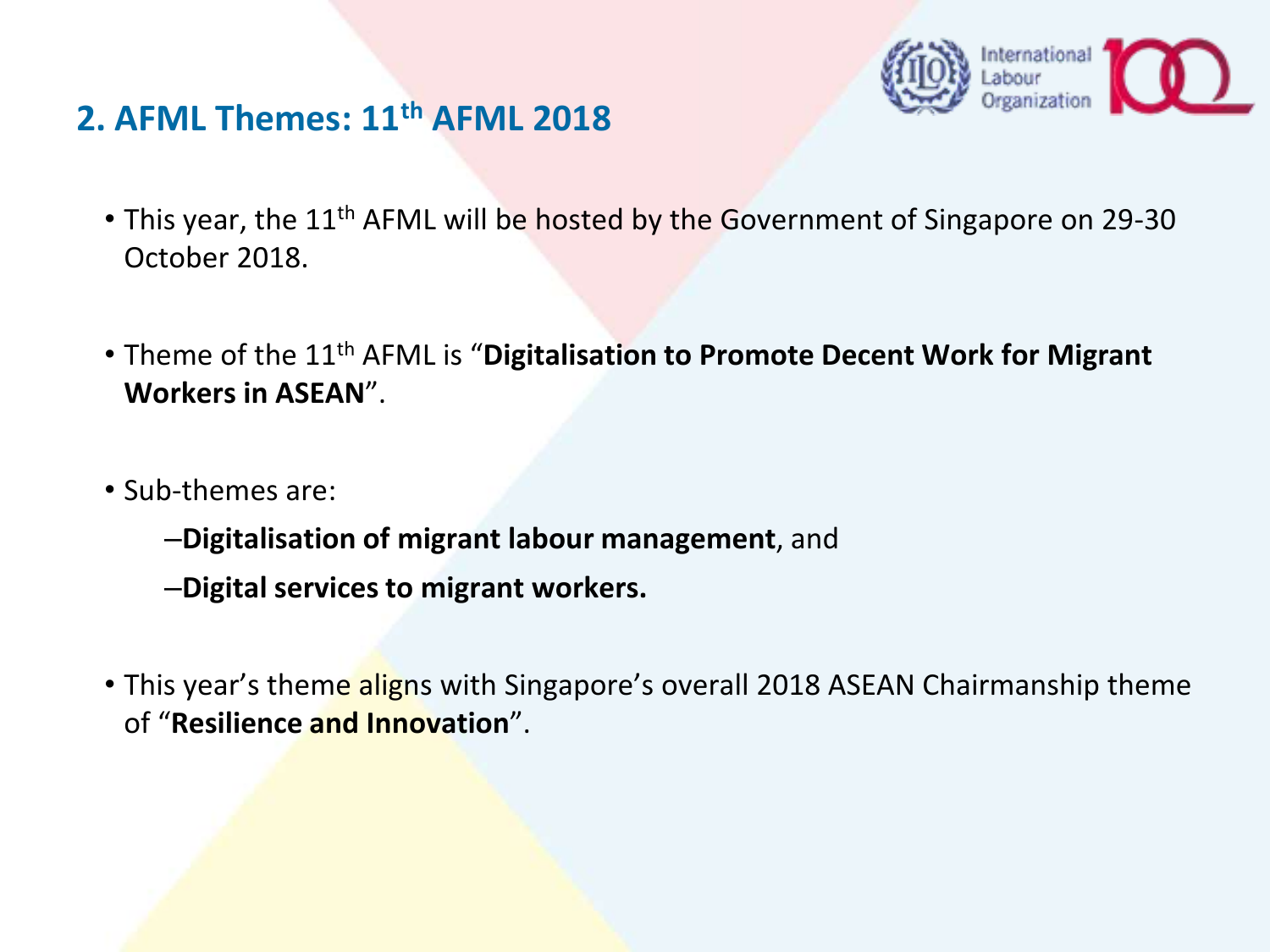# **2. AFML Themes (1/2)**



| 1 <sup>st</sup> | Manila,<br>Philippines                              | 24-25 April<br>2008           | Institutionalization of the AFML                                                                                                        |  |
|-----------------|-----------------------------------------------------|-------------------------------|-----------------------------------------------------------------------------------------------------------------------------------------|--|
| 2 <sub>nd</sub> | Bangkok, Thailand                                   | 30-31 July<br>2009            | <b>ASEAN declaration on migrant workers:</b><br>Achieving its commitments                                                               |  |
| 3rd             | Ha Noi, Vietnam                                     | 19-20 July<br>2010            | Awareness and information services to<br>protect the rights of MWs                                                                      |  |
| 4 <sup>th</sup> | Bali, Indonesia                                     | $24 - 25$<br>October 2011     | (a) Public information campaigns and<br>(b) return and reintegration                                                                    |  |
| 5 <sup>th</sup> | Siem Reap,<br>Cambodia                              | 9-10 October<br>2012          | Effective recruitment practices and<br>regulations                                                                                      |  |
| 6 <sup>th</sup> | <b>Bandar Seri</b><br>Begawan, Brunei<br>Darussalam | $26 - 27$<br>November<br>2013 | Enhancing protection of MWs through (a)<br>data sharing and (b) access to legal<br>support services, including complaints<br>mechanisms |  |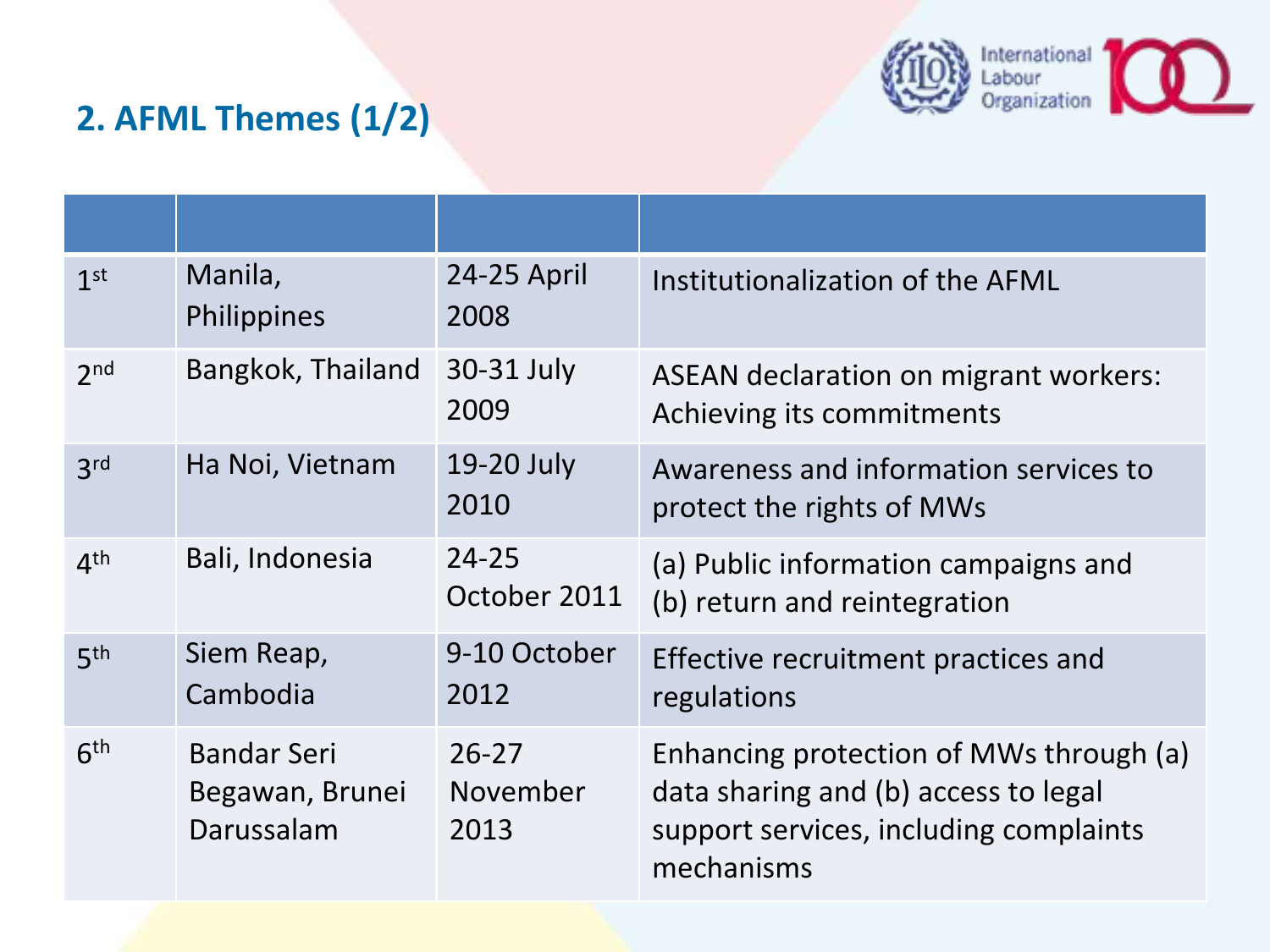# **2. AFML Themes (2/2)**



| 7 <sup>th</sup>  | Nay Pyi Taw,<br>Myanmar       | $20 - 21$<br>November<br>2014 | Measures to protect and promote the<br>rights of MWs (a) employment and<br>working conditions and (b) coordination |
|------------------|-------------------------------|-------------------------------|--------------------------------------------------------------------------------------------------------------------|
| <b>Rth</b>       | Kuala Lumpur,<br>Malaysia     | $26 - 27$<br>October 2015     | Protection and promotion of the rights of<br>MWs (a) OSH and (b) labour inspection                                 |
| gth              | Vientiane, Lao<br><b>PDR</b>  | $9 - 10$<br>November<br>2016  | Strengthened social protection for MWs                                                                             |
| 10 <sup>th</sup> | Manila,<br><b>Philippines</b> | $25 - 26$<br>October 2017     | <b>Towards Achieving Decent Work for</b><br>Domestic Workers in ASEAN                                              |
| 11 <sup>th</sup> | Singapore                     | $29 - 30$<br>October 2018     | <b>Digitalisation to Promote Decent Work</b><br>for Migrant Workers in ASEAN                                       |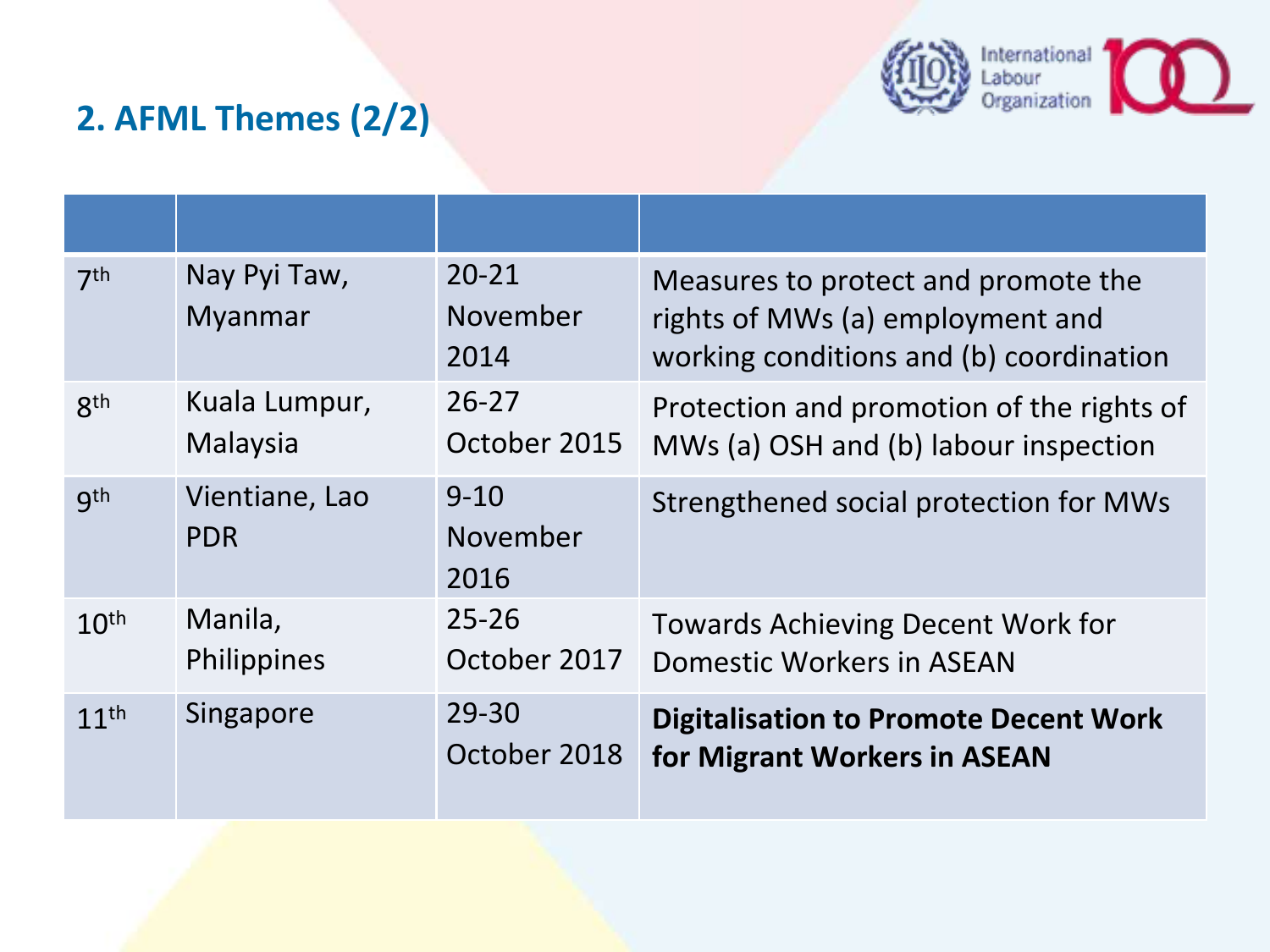### **3. AFML recommendations and their follow-up**

- Total **134 Recommendations** have been adopted at the 3rd-10th AFMLs since 2010.
- Monitoring of implementation of these recommendations is currently done by the ILO through development **biennial progress review papers**.
- These background papers summarize the **activities, experiences, good practices and challenges** of various stakeholders in implementing AFML Recommendations.

**ACMW is planning to develop its own monitoring and evaluation system on a voluntary basis (ACMW work plan 2016-20).**



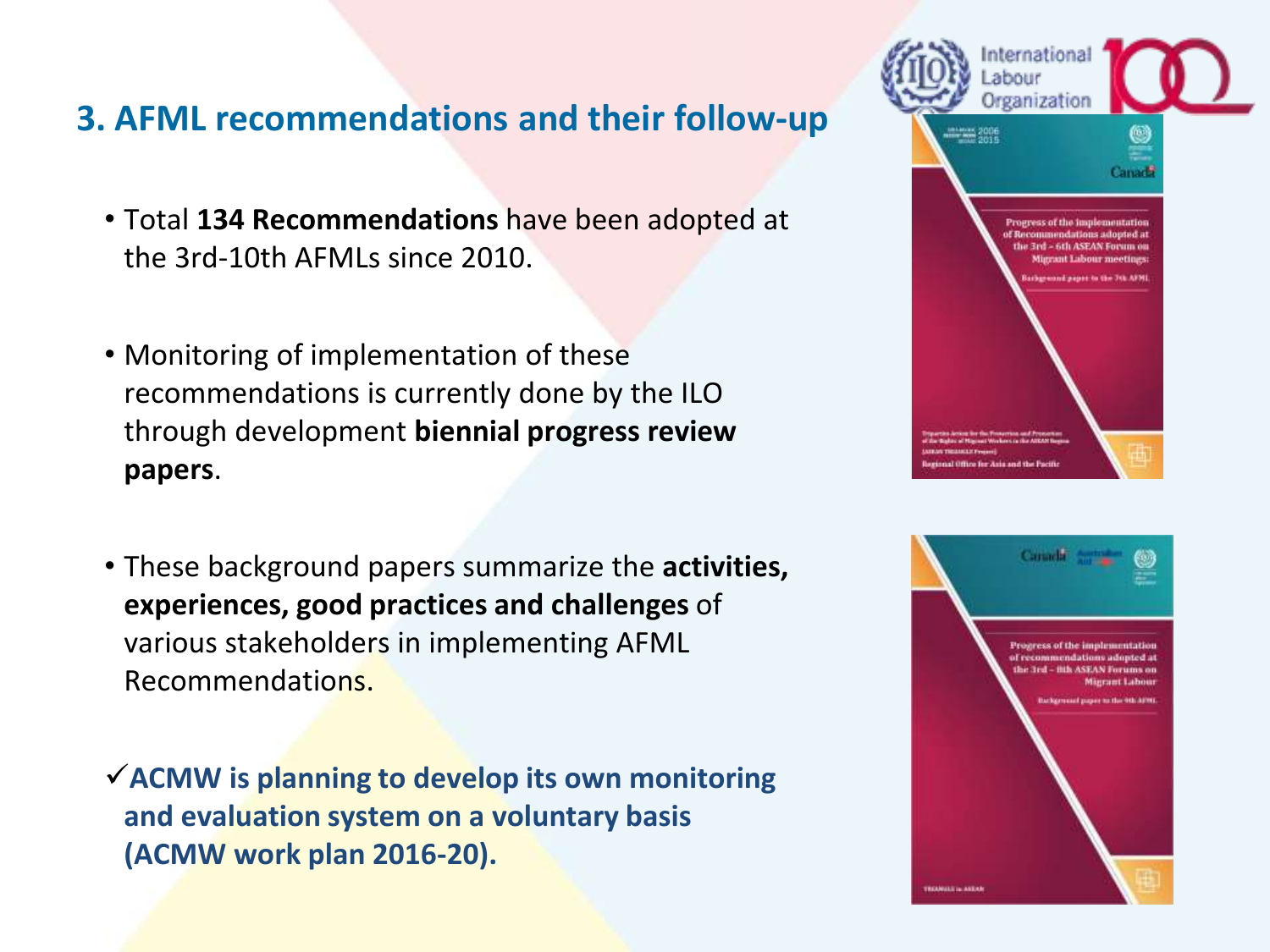

### **3. AFML recommendations and their follow-up**

- This year, for development of the **Progress review background paper for the 11th AFML**, the ILO has grouped the AFML recommendations into **eight clusters**  (Clusters A-H)
- A. Information dissemination, pre-departure orientation, post-arrival orientation and support services targeting migrant workers, potential migrant workers and their families
- B. Fair recruitment
- C. Providing decent working conditions
- D. Facilitating access to redress mechanisms and support services
- E. Effective return and reintegration strategies
- F. Public education campaigns
- G. Collecting, sharing and analysing labour migration data
- H. Multi-lateral and multi-stakeholder cooperation, collaboration, information exchange: regional, subregional, and cross-sectoral interventions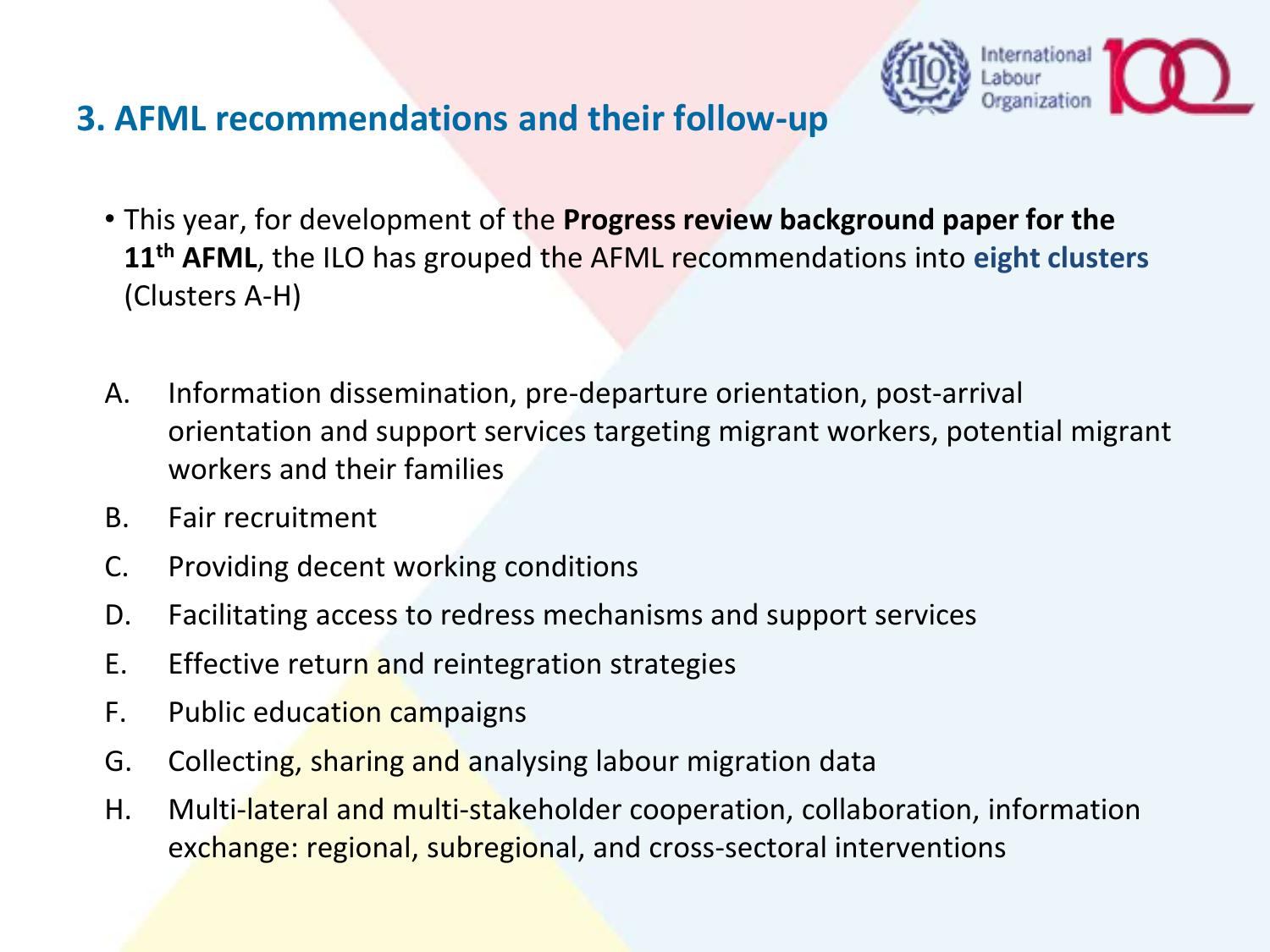

# **3. Clusters – Progress review background paper**

• For examples, total **21 recommendations** from 3rd, 4th, 5th, 6th, 7th, 8th and 10th AFMLs address **access to redress and support services** (Cluster D).

|                                                                                                           |                                                                                   | D. Facilitating access to redress mechanisms and support services                                                                       |  |  |  |
|-----------------------------------------------------------------------------------------------------------|-----------------------------------------------------------------------------------|-----------------------------------------------------------------------------------------------------------------------------------------|--|--|--|
|                                                                                                           |                                                                                   |                                                                                                                                         |  |  |  |
| 22. Access to complaint mechanisms, including administrative, judicial and alternative dispute settlement |                                                                                   |                                                                                                                                         |  |  |  |
|                                                                                                           | 23. Legal support services and one-stop centers                                   |                                                                                                                                         |  |  |  |
|                                                                                                           |                                                                                   | 24. Labour attaché and consular support services                                                                                        |  |  |  |
|                                                                                                           | 25. Inter-country collaboration between trade unions in handling complaints cases |                                                                                                                                         |  |  |  |
|                                                                                                           | 26. Right to stay                                                                 |                                                                                                                                         |  |  |  |
|                                                                                                           |                                                                                   |                                                                                                                                         |  |  |  |
| 3rd                                                                                                       | 3                                                                                 | Provide accessible channels for women and men migrant workers to report and seek redress for violations of rights and terms and         |  |  |  |
|                                                                                                           |                                                                                   | conditions of employment, and promote the implementation of the national legislation and international commitments.                     |  |  |  |
|                                                                                                           |                                                                                   |                                                                                                                                         |  |  |  |
| 3rd                                                                                                       | 4                                                                                 | Strengthen and raise the visibility of labour attachés and consular staff in collecting and providing information, and responding to    |  |  |  |
|                                                                                                           |                                                                                   | rights violations against women and men migrant workers. This should be achieved through close engagement with the migrant              |  |  |  |
|                                                                                                           |                                                                                   | community and employers, and in cooperation with authorities of the host countries.                                                     |  |  |  |
|                                                                                                           |                                                                                   |                                                                                                                                         |  |  |  |
| 4th                                                                                                       | 16                                                                                | Provide access to legal support and essential services, including consular services, for migrant workers and members of their families; |  |  |  |
|                                                                                                           |                                                                                   |                                                                                                                                         |  |  |  |
| 5th                                                                                                       | 17                                                                                | Establish effective complaint mechanisms in ASEAN Member States that should be widely disseminated to and accessible by migrant         |  |  |  |
|                                                                                                           |                                                                                   | workers with legal aid and assistance:                                                                                                  |  |  |  |
| 6th                                                                                                       | 9                                                                                 | Develop and strengthen the existing complaint mechanisms for migrant workers in ASEAN Member States that are transparent,               |  |  |  |
|                                                                                                           |                                                                                   | accessible and simplified during recruitment, employment and in case of termination and deportation. In this regard, it is important to |  |  |  |
|                                                                                                           |                                                                                   | ensure that the integrity of complaints be carefully examined                                                                           |  |  |  |
| 6th                                                                                                       | 10                                                                                | Ensure that complaint mechanisms are gender sensitive and responsive to the vulnerability of migrant workers                            |  |  |  |
| 6th                                                                                                       | 11                                                                                | Support the development of "one-stop" service centre for migrant workers that among others, facilitate access to complaint              |  |  |  |
|                                                                                                           |                                                                                   | mechanisms and assistance, including interpretation and free legal counselling/referral, in collaboration with all stakeholders         |  |  |  |
|                                                                                                           |                                                                                   | including migrant communities, workers' and employers' organizations, and CSOs to ensure that the service are accessible to migrant     |  |  |  |
|                                                                                                           |                                                                                   | workers                                                                                                                                 |  |  |  |
| 6th                                                                                                       | 12                                                                                | Ensure that information of the availability of such service centres and complaint mechanisms is disseminated to migrant workers and     |  |  |  |
|                                                                                                           |                                                                                   | their families through appropriate communication channels, such as, electronic and print media, migrant workers resource centres,       |  |  |  |
|                                                                                                           |                                                                                   | information outreach programmes, pre-departure trainings, pre-employment orientation seminar, and diplomatic missions;                  |  |  |  |
|                                                                                                           |                                                                                   |                                                                                                                                         |  |  |  |
| 6th                                                                                                       | 13                                                                                | Ensure and strengthen the roles of labour attachés, embassies, and consular officials to include support services on availing of        |  |  |  |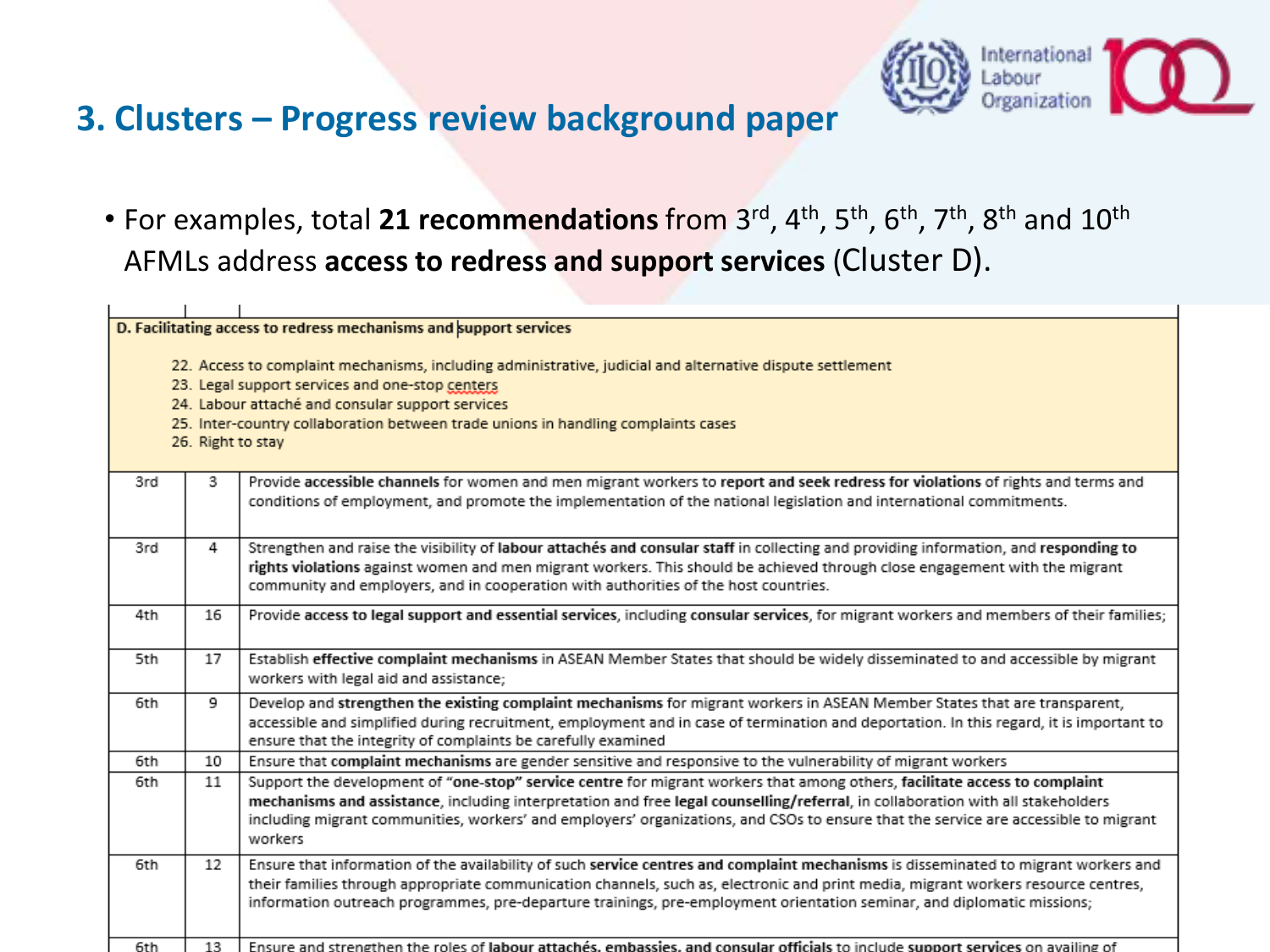

# **3. Questionnaire – Progress review background paper**

 $\mathbb{R}^2$ 

• **Five questions** on access to redress and support services have been included in questionnaire to capture progress against these 21 recommendations.

| D. Facilitating access to redress mechanisms and support services             |                                                                                                                              |                                                                |  |  |  |  |
|-------------------------------------------------------------------------------|------------------------------------------------------------------------------------------------------------------------------|----------------------------------------------------------------|--|--|--|--|
|                                                                               | Initiatives reported in 9 <sup>th</sup> AFML review paper in<br>2016                                                         |                                                                |  |  |  |  |
| 23. Access to complaint mechanisms,<br>including administrative, judicial and | The regulatory frameworks for receiving and<br>processing migrant worker complaints are                                      | Have new developments taken place since 2016?<br>$\square$ No. |  |  |  |  |
| alternative dispute settlement                                                | provided in the 2014 AFML background paper. In<br>summary, the Industrial Relations Act of 1967                              | T Yes, please provide details:                                 |  |  |  |  |
| What new initiatives have been                                                | provides parameters for regulating labour                                                                                    | 1) What is the initiative about?                               |  |  |  |  |
| implemented in your country to                                                | relations between employers and employees and                                                                                | Who are the organizations responsible for<br>2)                |  |  |  |  |
| strengthen migrant workers access to                                          | their trade unions. For breaches of the terms and                                                                            | implementation?                                                |  |  |  |  |
| complaint mechanisms (including                                               | conditions of employment, workers can lodge a                                                                                | Where is it implemented?<br>3)                                 |  |  |  |  |
| administrative, judicial and                                                  | complaint with the Labour Department; and for                                                                                | 4) What results have been achieved?                            |  |  |  |  |
| alternative dispute settlement)?                                              | cases of unlawful dismissal, objections can be                                                                               |                                                                |  |  |  |  |
| Please provide one most relevant                                              | registered with the Industrial Relations<br>Department. OSH-related complaints are also                                      |                                                                |  |  |  |  |
| example.                                                                      | channelled through DOSH by employers'                                                                                        |                                                                |  |  |  |  |
|                                                                               | associations and trade unions. The Government                                                                                |                                                                |  |  |  |  |
| Complaint mechanism initiatives may                                           | has established a 24-hour SMS helpline for labour                                                                            |                                                                |  |  |  |  |
| be, for example:                                                              | disputes.                                                                                                                    |                                                                |  |  |  |  |
| Provision of accessible channels                                              |                                                                                                                              |                                                                |  |  |  |  |
| for women and men migrant                                                     | An ILO (2016) review of Malaysian labour                                                                                     |                                                                |  |  |  |  |
| workers                                                                       | migration policies highlighted the difficulties                                                                              |                                                                |  |  |  |  |
| Access for migrant workers family                                             | in registering grievances. Cases may take up to six                                                                          |                                                                |  |  |  |  |
| members                                                                       | months to resolve, by which time many migrants                                                                               |                                                                |  |  |  |  |
| Gender sensitive and responsive<br>٠                                          | have returned home. Because the legal process                                                                                |                                                                |  |  |  |  |
| to the vulnerability of migrant                                               | often does not function effectively for migrant                                                                              |                                                                |  |  |  |  |
| workers                                                                       | workers, service providers report that most                                                                                  |                                                                |  |  |  |  |
| Information dissemination to                                                  | migrant complainants rely on direct negotiation<br>and all any series that the best control that the control base of basebar |                                                                |  |  |  |  |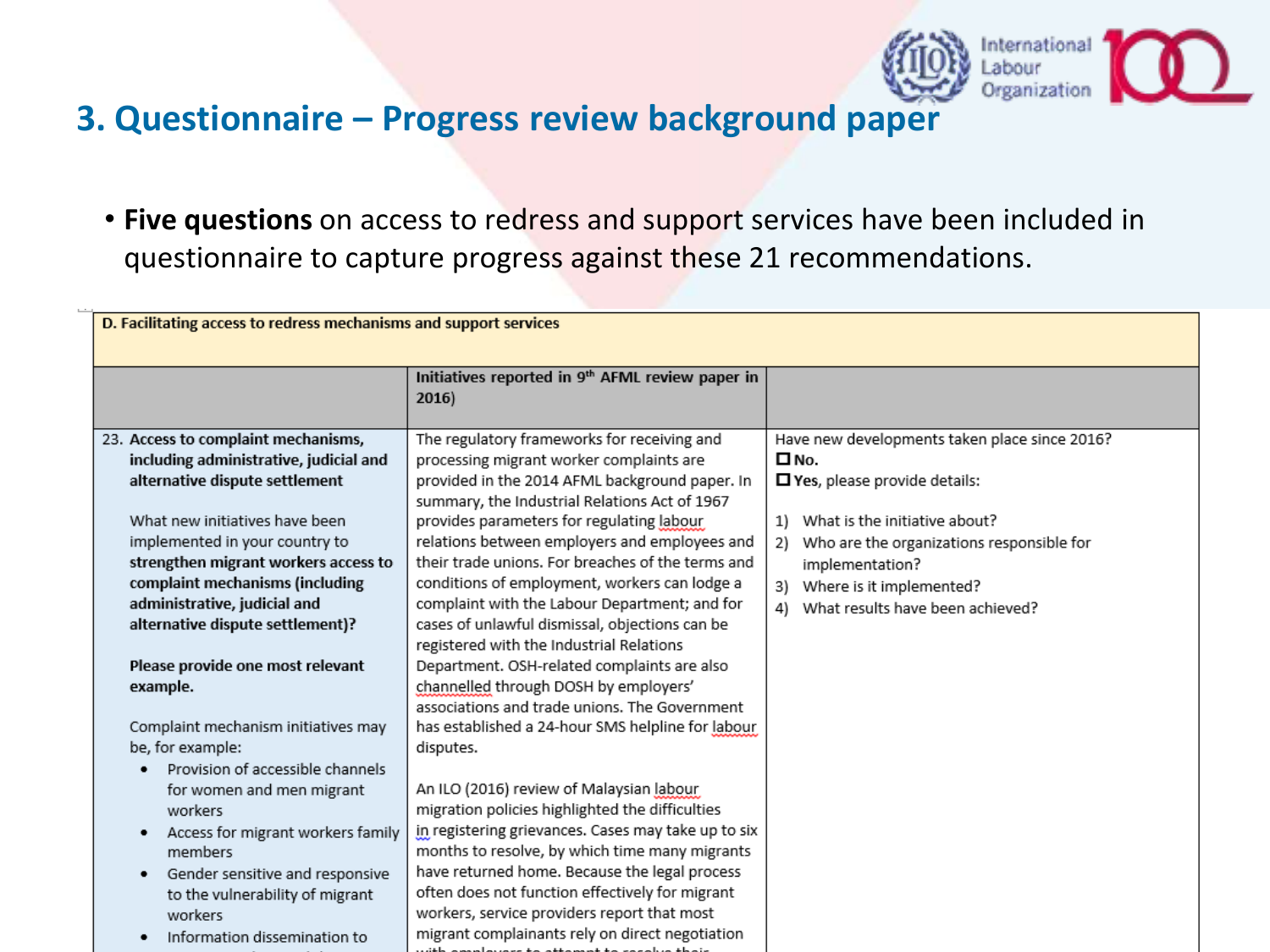

### **3. Process – Progress review background paper**

- The questionnaire has been distributed to **governments** (ACMW focal points), **employers' organizations**, **workers' organizations** and **CSOs** in all 10 ASEAN Member States.
- We look forward to information on **activities, experiences, good practices and challenges** in implementing AFML Recommendations, with focus on new initiatives implemented **since January 2016**.
- Please email filled-out survey to:
	- Anjali Fleury, Technical Officer, TRIANGLE in ASEAN [\(fleurya@ilo.org](mailto:fleurya@ilo.org))
	- Charlotte Junghus, Consultant, TRIANGLE in ASEAN [\(junghus@iloguest.org](mailto:junghus@iloguest.org)).
- We thank you in advance for participating in the survey!